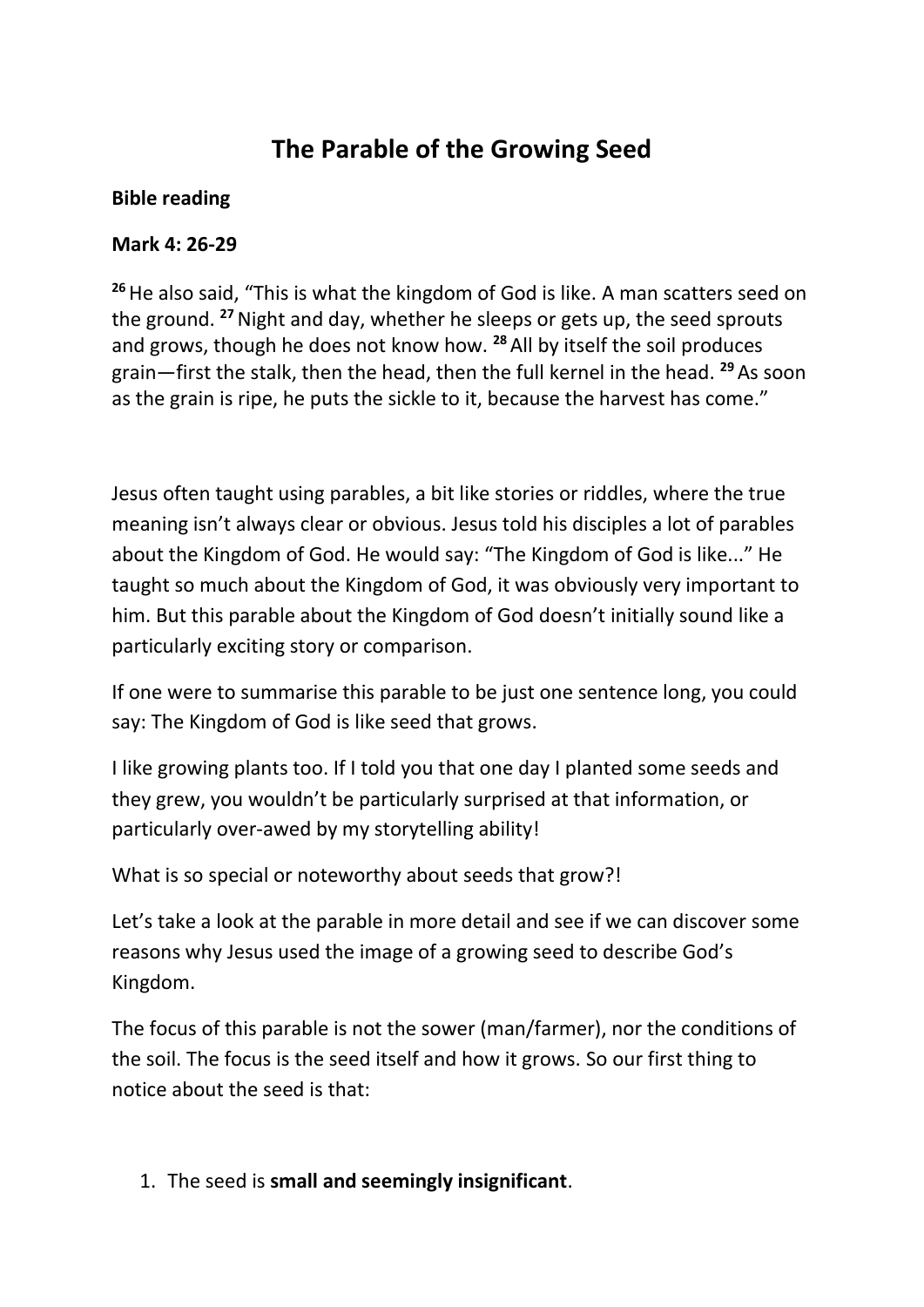I have some seeds here. Can you see them? Who here can see them?

Jesus chooses to compare the Kingdom of God not with something big and impressive, but with something small and seemingly insignificant.

Bigger does not necessary mean better.

If you have ever felt small or insignificant, this parable is for you.

2. The seed and the soil contain all the necessary structures, nutrients and chemicals for growth to happen.

The seed is naturally **full of potential** for life and growth, for fruitfulness and harvest.

3. The man doesn't know (or doesn't need to know) *how* the seed grows. It just does.

To begin with, all the action happens underground. The seed grows **secretly**, and in the dark. We can't see it, we don't know if it is even growing until it breaks through the surface of the soil.

The seed doesn't grow because the man tries to understand it. The seed grows despite his lack of understanding. God alone can see it.

4. The seed seemingly grows **slowly**. But if you were to study just what was happening, it would seem **miraculous**.

A wheat seed takes about a week to germinate and sprout, depending on the temperature of the soil. If you were to try and watch it grow you wouldn't see anything happening. You could only see it if you watched a time-lapse video. And then you could see the miraculous way it sends the roots down to seek out water, then the first shoot up to seek out the light, and how the stem and leaves and flowers and grains develop.

5. The seed grows irrespective of what the man is doing. Whether the farmer is awake or asleep, whether he works or rests, the seed carries on growing.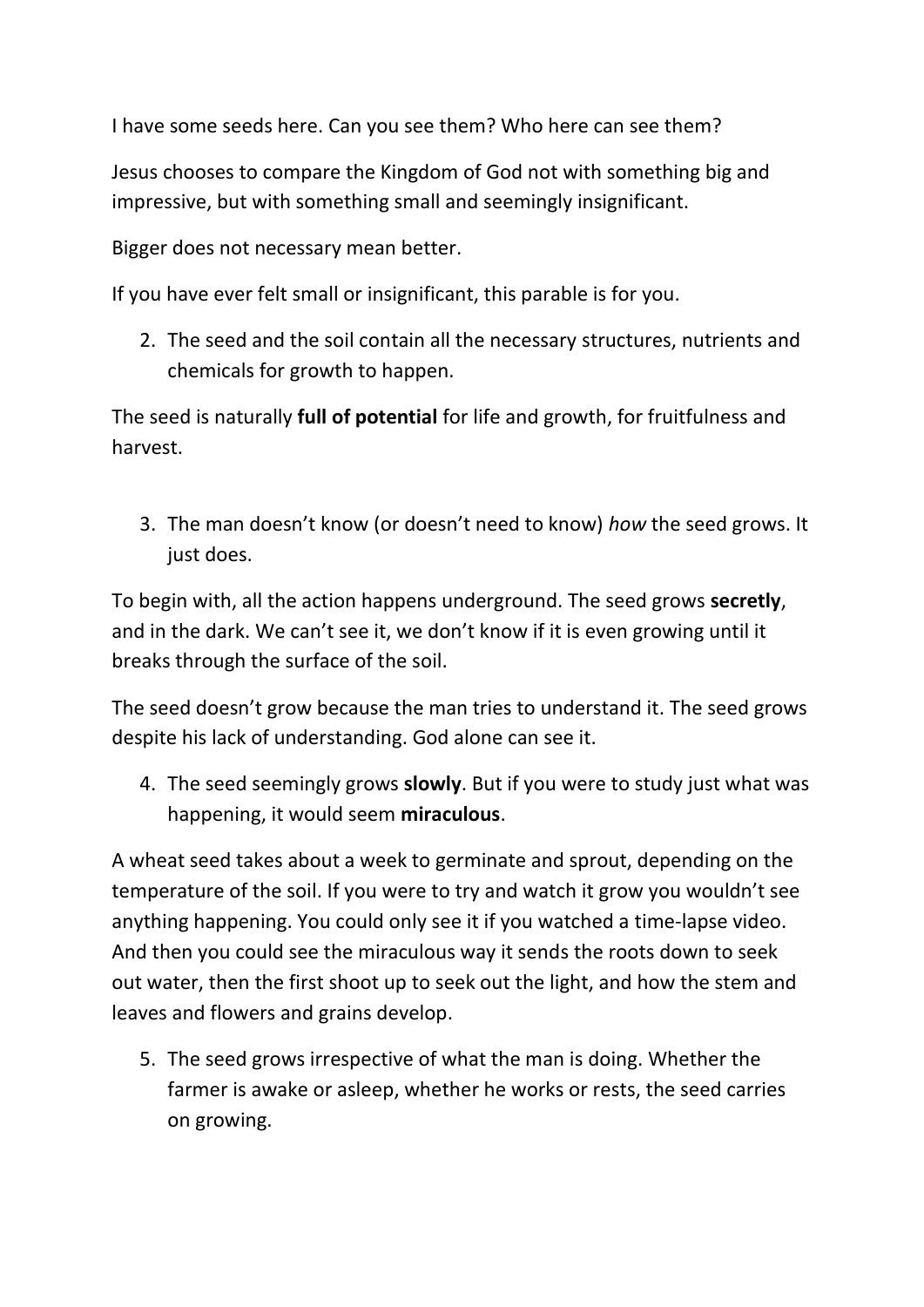This can be somewhat discouraging if you're the type of person who is very active trying to help people, or if you're the type of person who feels they need to always be involved for anything to happen. But Jesus is saying that the Kingdom of God is not dependent on just us. If we are full of energy and working, then great! But if we need to rest, God won't stop and the Kingdom will keep growing.

6. The seed carries on growing until it is ready to be harvested. It doesn't stop. It doesn't regress. It doesn't decide to go back into the ground.

God is drawing us to himself, like the plant grows towards the sun. The power of God's love is great enough to keep growing the plant.

7. As the seed develops, it looks different and has different forms and features. First a stalk for stability. Then leaves for capturing sunlight. Then a head for flowers to develop. Then a full kernel, full of potential and usefulness.

Growth has many stages. Journeys have many milestones. Change will look different at different points. Let's not get frustrated at the stages of growth that we are seeing, or compare ourselves or our church or our family with other people. What is important is the miracle of growth and the miracle of the Kingdom of God secretly growing amongst us.

8. As soon as the seed has fully grown it is harvested. It is not left to rot, or to wither away, or be wasted. It fulfils its potential.

In God's Kingdom, nothing and no one is ever worthless, useless or wasted.

## **Conclusion**

In Jesus' parable of the growing seed, we are reminded that what is important can often be overlooked. The important things are often the small things, the little people, the seemingly insignificant actions.

Jesus lived this way himself. He loved the poor, the outcast, the lepers. He made friends with those who were not admired or accepted by society. He treasured the small seeds.